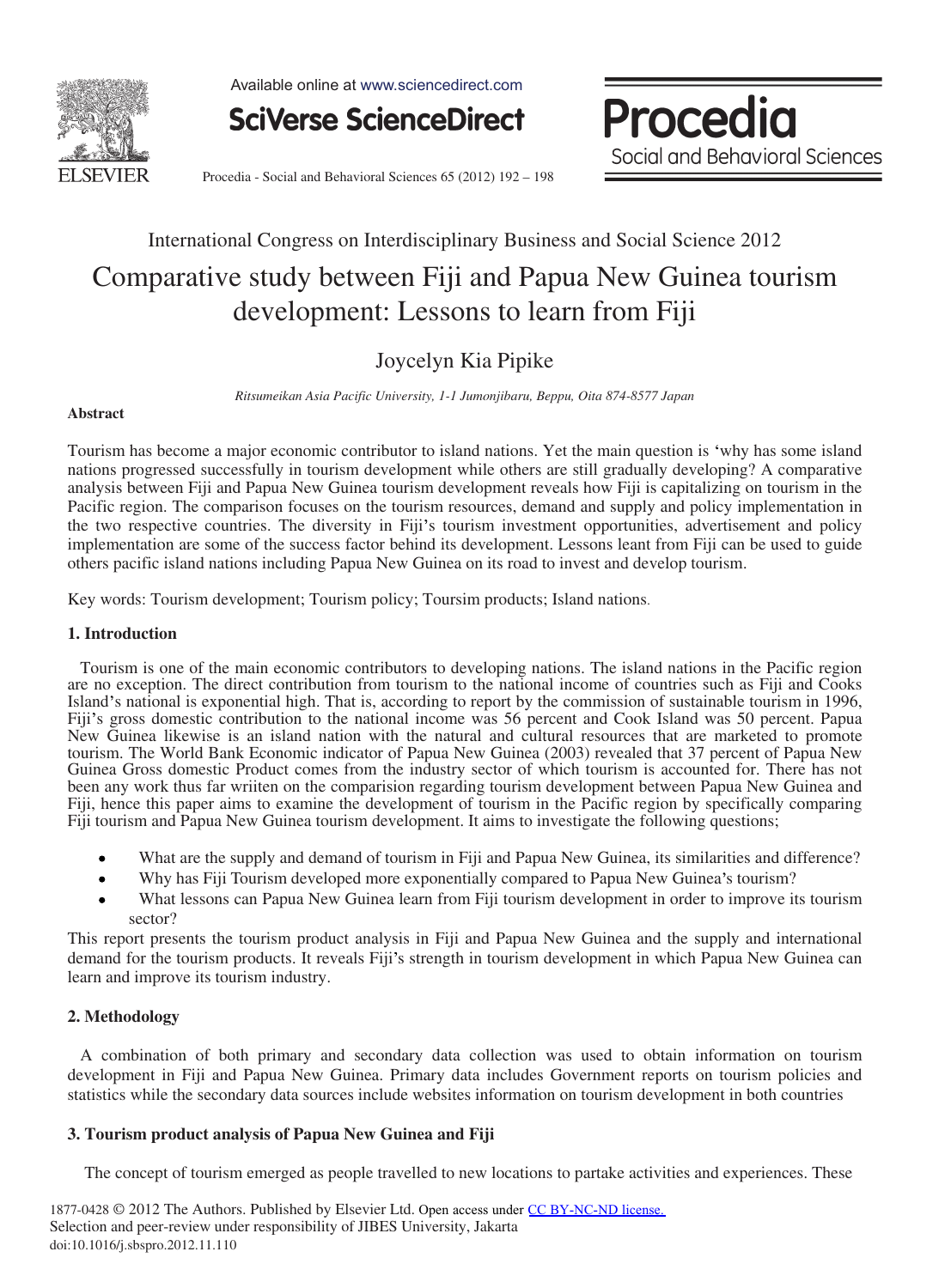gave rise to economic opportunities by capitalizing on the resources available in the destination. Tourism products are the central attraction in tourism development. The four main identified tourism products in a destination are nature, culture and heritage, community and leisure.

 An overview of the tourism products and investments available in Fiji and Papua New Guinea will assist in understanding the level of tourism development in both countries. Table 1 shows the main products available in both countries. It provides an in-depth comparison on the current attractions, investment opportunities and attraction opportunities.

| Table 1: The main tourism products in Fiji and Papua New Guinea |  |  |  |  |  |  |
|-----------------------------------------------------------------|--|--|--|--|--|--|
|-----------------------------------------------------------------|--|--|--|--|--|--|

| <b>Tourism Products</b>                          | Fiji                                                                                                                                                                         | <b>Papua New Guinea</b>                                                                                                                                                                                                                               |
|--------------------------------------------------|------------------------------------------------------------------------------------------------------------------------------------------------------------------------------|-------------------------------------------------------------------------------------------------------------------------------------------------------------------------------------------------------------------------------------------------------|
| <b>Current Attractions</b>                       | Natural<br>cruising, water sports and resort<br>weddings and honeymoons, shopping,<br>sports, eco-tourism and MICE<br>(Meetings, Incentives, Conventions<br>and Expositions) | and cultural attractions, Culture, markets, festivals, diving, surfing,<br>hiking/trekking, fishing, MICE, sports,<br>activities, yachting, surfing, diving, eco-tourism and the unique flora and fauna                                               |
| Investment<br><i><b>Opportunities</b></i>        | tourism, retirement resort tourism, integrated tourism model provinces.<br>integrated hotels and villas and<br>indigenous tourism.                                           | Agro-tourism, spa tourism, health MICE (Meeting, Incentives, Conventions<br>tourism, sports tourism, nautical and Expositions), sports tourism and                                                                                                    |
| <i>Attraction</i><br><i><b>Opportunities</b></i> | Farm stays, bicycle tours, more natural Bicycle tours, whale<br>and<br>skydiving, and parasailing and local art galleries<br>galleries.                                      | and dolphin<br>cultural interpretive tours, watching, bird watching, adventure tours,<br>trekking, kayaking, river cruising, trekking, kayaking, river cruising, WWII<br>archeological tourism, hot air balloons, archeological tourism and local art |

(Investment Fiji & Papua New Guinea Tourism Promotion Authorities; 2012)

#### *3.1.1 Analysis of the tourism products*

 An analysis of the tourism products in both Fiji and Papua New Guinea revealed that both countries have almost similar tourism products on offer. However, it also revealed that Fiji has invested in niche tourism products such as health tourism, weddings and honeymoon, spa tourism and so forth that gave it an advantage over Papua New Guinea.

#### *3.1.2 Tourism supply in Fiji and Papua New Guinea*

 Tourism demand and supply is an important indicator of tourism growth in the country. Firstly, tourism supply is the fundamental requirement in tourism development. Tourism supply can be classified into four basic components, and they are;

- 1. Natural resources and environment;
- 2. The built environment;
- 3. Transportation; and